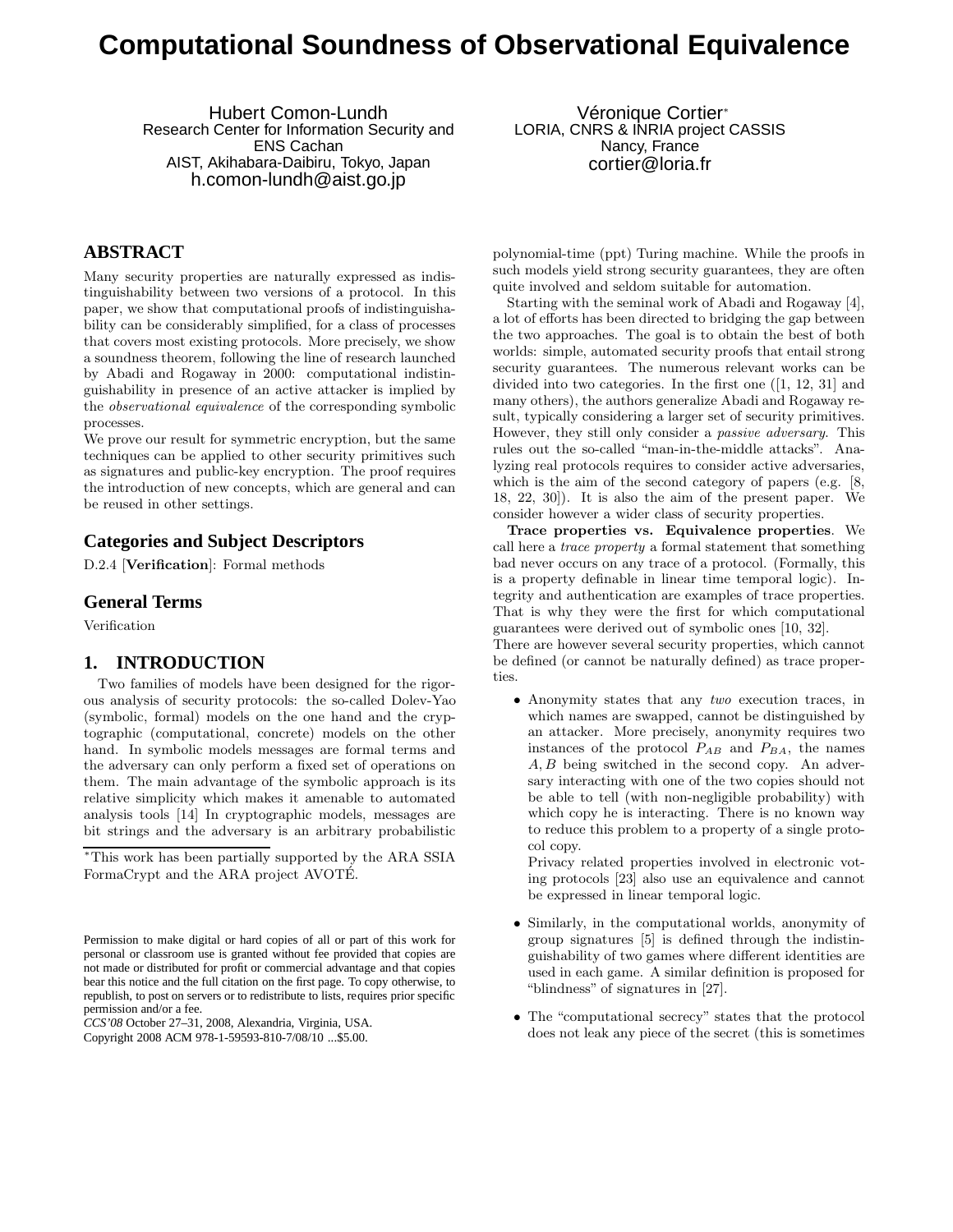called "real or random"). Such a property is naturally expressed as an indistinguishability property: the attacker cannot distinguish between two games, one of which is the real protocol, and, in the other one, the secret has been replaced by a random string. There are several works [32, 9, 22, 26, 18, 21]showing how to soundly abstract it as a trace property in the symbolic model, in a number of particular cases. It is not clear, however, that such a property can be expressed as a trace property in general. Consider e.g. the case of a hash function and assume that a protocol reveals the hash  $h(s)$  of some secret s. Then s cannot be computed (by one-wayness of  $h$ ), which, from the trace property point of view, would be sufficient for confidentiality. On the other hand, an attacker certainly learns something about s and the computational secrecy is not preserved.

• Strong (also called "black-box") simulatability [11, 29], states that, given a real protocol  $P$  and an ideal functionality  $F$ , there is a simulator  $S$  such that  $P$  cannot be distinguished from  $S||F$  by any environment. Again, this is not a property of any particular trace, but rather a relationship between the real traces and the ideal ones. Various notions of universal composability [17, 19] can be defined in a similar way.

This shows the importance and generality of indistinguishability properties compared to trace properties.

The main question is then: "is it possible to get sound abstraction results for computational indistinguishability, analogous to the results obtained so far for trace properties ?" This is the question, which we want to address in this paper, for a sample set of cryptographic primitives.

Our contribution. There is a well-known similar notion in concurrency theory: observational equivalence, introduced by Milner and Hoare in the early 80s. Two processes P and Q are observationally equivalent, denoted by  $P \sim_o Q$ , if for any process O (a symbolic observer) the processes  $P||O$ and  $Q||O$  are equally able to emit on a given channel. This means that O cannot observe any difference between P and Q. Observational equivalence is therefore a natural candidate for the symbolic counterpart of indistinguishability, the attacker being replaced by the observer. And indeed, we show in this paper a result of the form "two networks of machines are indistinguishable if the processes they implement are observationally equivalent". As a consequence, proving computational indistinguishability can be reduced to proving observational equivalence (for a class of protocols and assuming some standard security hypotheses on the cryptographic primitives). This is a simpler task, which can be completely formalized and sometimes automated [15, 24].

We prove our result for symmetric encryption and pairing, using a fragment of the applied pi-calculus [2] for specifying protocols and relying on standard cryptographic assumptions (IND-CPA and INT-CTXT) as well as hypotheses, which are similar to those of [8]. The main difference with this latter work is that we prove the soundness of observational equivalence, which covers more properties. The fragment of applied pi-calculus we consider allows to express an arbitrary (unbounded) number of sessions of a protocol.

To prove our result, we need first to show that any computational trace is, with overwhelming probability, an instance of a symbolic one. This lemma is similar to [22, 26], though

with different hypotheses and in a different model. A naive idea would be then to consider any pair of related symbolic traces: by observational equivalence (and actually labeled bisimilarity) the two traces are statically equivalent. Then we could try to apply soundness of static equivalence on these traces (using results in the passive case, e.g. [4, 1, 12, 31]). This idea does not work, since the computational traces could be spread over the symbolic ones: if there is only one computational trace corresponding to a given symbolic trace, then the symbolic traces indistinguishability does not tell us anything relevant on the computational ones.

That is why we need a new tool; the main technical ingredient of our proof is the introduction of tree soundness in the case of passive attackers and the use of intermediate structures, which we called computation trees: on one end such trees roughly correspond to the labeled transition semantics of some process algebra, and, on the other end, they are interpreted as an encryption oracle, scheduled by the attacker. These notions are defined independently of the cryptographic setting. Tree soundness captures the fact that even a passive attacker can adaptively choose its requests. It seems related to "adaptive soundness of static equivalence" as defined in [28] though no precise relationship has been established yet. We can then derive a general method for proving that observational equivalence implies computational indistinguishability. We believe our techniques are general and can be reused in other settings. In particular, using our generic approach, it should not be difficult to extend our result to other security primitives like asymmetric encryption and signatures.

Related Work. In a series of papers starting with Micciancio and Warinschi [32] and continued with e.g. [22, 26], the authors show trace mapping properties: for some selected primitives (public-key encryption and signatures in the above-cited papers) they show that a computational trace is an instance of a symbolic trace, with overwhelming probability. We have a similar result for symmetric encryption in the present paper, but this is not our main contribution.

There is a huge amount of work on simulatability/universal composability, especially the work of Backes et. al. and Canetti [17, 11, 10, 8, 9]. In the black-box simulatability approach of [11], which we refer to as BPW, the symbolic model is different than ours: there are essential constructions such as handles, which we do not have in our (more abstract) symbolic model, that is a standard process algebra. The BPW model also requires to construct a simulator, within the model, which we do not require. Therefore, we must be cautious with any comparison.

BPW-simulatability roughly states that  $||P|| \approx P||S$ : the computational interpretation of the process  $P$  is indistinguishable from the simulated version of  $P$ . As shown in [7], this implies the trace mapping property, hence that symbolic trace properties transfer to the computational level. The BPW-simulatability should also imply the soundness of observational equivalence of the corresponding BPW-processes in a simple way (D. Unruh, private communication). The precise relationships with our work are worth being further investigated.

Conversely, if a simulated process  $S||P$  could be seen as the computational interpretation of a process  $Q$ , then the BPW-simulatability itself could be seen as an instance of our result.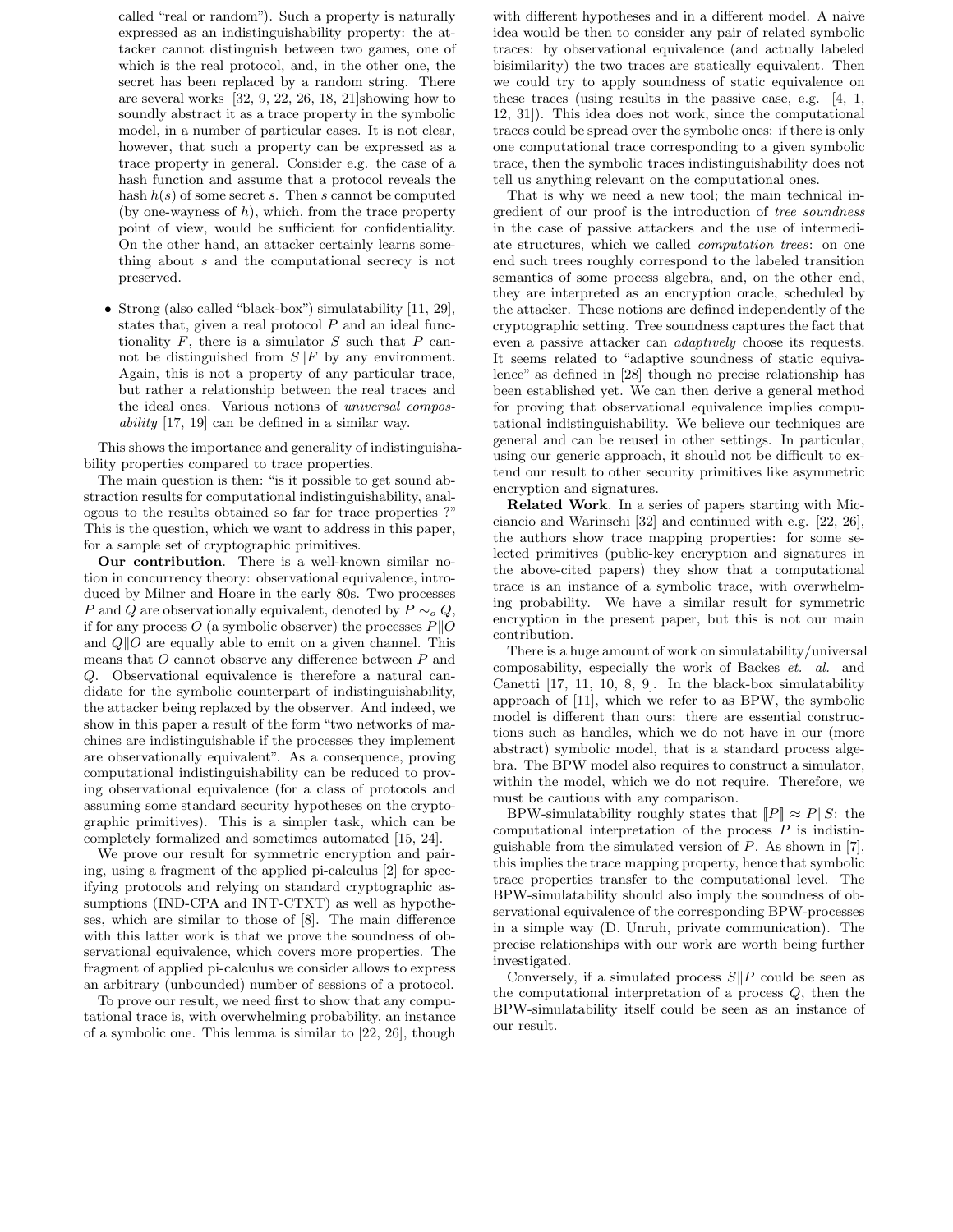Our work can also be seen as a generalization of soundness results for static equivalence [4, 3, 12] from a passive attacker to an active one. However, as we sketched above and as we will see on an example later, these results cannot be used directly in the active attacker case, which is the one we consider.

In [18] the authors show how to encode an equivalence property (actually computational secrecy for a given set of primitives) in the symbolic trace, using patterns. This allows to show how an indistinguishability property can be lifted to the symbolic case. The method, contrary to ours, is however dedicated to this particular property.

The work of Mitchell et. al. [33] also aims at faithfully abstracting the model of interactive Turing machines. Their results concern general processes and not only a small fragment, as we do here. In this respect, they are much more general than us. However, on the other hand, they abstract much less: there are still computations, coin tossing and probabilistic transitions in their model. Our aim is really to show that it makes no difference if the attacker is given only a fixed set of operations (encryption, decryption, name generation...) and if there is no probabilities nor coin tossing.

To our knowledge, the only previous work formally connecting observational equivalence and computational indistinguishability is [6]. In this paper, the authors give soundness and completeness results of a cryptographic implementation of processes. The major difference with our work is that they do not have explicit cryptographic constructions in the formal model. For instance encryption keys cannot be sent or leaked since they are implicit. Most standard security protocols cannot be described at this level of abstraction without possibly missing attacks. The results of [6] are useful in designing secure implementations of abstract functionalities, not for the verification of existing protocols.

Finally, the work on automation and decision of observational equivalence [25, 15, 24] shows that there exist systematic ways of deriving such equivalences in the symbolic world. This is also the advantage of using a standard process algebra as a symbolic model.

Organization of the paper: we first give the definitions of our computational model in section 2. Next we recall some of the general definitions of applied  $\pi$ -calculus in section 3. Note that, in the following, we only consider a fragment of the calculus for the protocol description (as usual), and we will only consider a particular equational theory corresponding to symmetric encryption. The relationship between the two models, as well as the protocol description language is given in section 4. In section 5 we give our main result and outline the proof. More details, including intermediate lemmas, the notions of computation trees, tree oracles, tree soundness are provided in section 6. We omit details and proofs in this short paper: they can be found in [20].

# **2. COMMUNICATING TURING MACHINES**

Randomized Turing machines are Turing machines with an additional random tape. We assume w.l.o.g. that these machine first draw an infinite random input string on the random tape, and then compute deterministically. Communicating Turing machines are randomized machines equipped with input/output tapes and two special instructions: send and receive. They are restricted to work in polynomial time with respect to their original input (see [11] for a discussion). The adversary is a special CTM with an additional schedul-

ing tape. A network  $\mathcal{F}||A$  consists of an adversary A and a family of CTMs  $\mathcal{F} = (\mathcal{M}_n)_{n \in \mathbb{N}}$ . We also call  $\mathcal F$  the *envi*ronment of A. This model is a simplification of interactive Turing machines of [17], keeping only the essential features.

In brief, in the *initial configuration*, each machine of the network has the security parameter in unary on its input tape and possibly other data such as secret keys. For simplicity we do not model here the key distribution. Moves between configurations are defined according to the attacker's view: in each configuration, the attacker decides to perform an internal move, to ask for the initialization of a new machine or to schedule a communication. In the latter case, the identity of the recipient is written on the scheduling tape and either a send or a receive action is performed. In case of a send, the contents of the sending tape is copied to the receiving tape of the scheduled recipient, who performs (in one single step) all its computations, until (s)he is waiting for another communication. In case of a receive action, the whole content of the sending tape of the scheduled machine is copied on the receiving tape of the attacker. The number of CTMs in the network is unbounded. Note that this setting does allow dynamically corrupted parties as in most results relating symbolic and computational models. Initially corrupted machines simply send their keys on the network.

We say that a function  $f : \mathbb{N} \to \mathbb{N}$  is negligible if, for every polynomial  $P$ ,  $\exists N \in \mathbb{N}, \forall \eta > N, f(\eta) < \frac{1}{P(\eta)}$ . We write  $\Pr\{x : P(x)\}\$ the probability of event  $P(x)$  when the sample  $x$  is drawn according to an appropriate distribution (the key distribution or the uniform distribution; this is kept implicit).

Two families of machines are indistinguishable if any adversary cannot tell with which family he is connected with non negligible probability:

DEFINITION 1. Two environments  $\mathcal F$  and  $\mathcal F'$  are indistinguishable, which we write  $\mathcal{F} \approx \mathcal{F}'$ , if, for every attacker A,

 $|\Pr{\overline{r}, r : (\mathcal{F}(\overline{r}) || A(r))(0^{n}) = 1} - \Pr{\overline{r}, r : (\mathcal{F}'(\overline{r}) || A(r))(0^{n}) = 1}|$ 

is negligible.  $\overline{r}$  is the sequence of random inputs of the machines in  $\mathcal F$  (resp.  $\mathcal F'$ ), including keys. r is the random input of the attacker.

As described in introduction, the computational secrecy of s can be expressed as follows. In  $\mathcal{F}_0$ , the machines using s are set with  $s_0$  while in  $\mathcal{F}_1$ , they are set with  $s_1$ . The values  $s_0$  and  $s_1$  could also be chosen by the attacker. Then the data s is computationally secret if  $\mathcal{F}_0 \approx \mathcal{F}_1$ . Note that the environments  $\mathcal{F}_b$  may contain corrupted machines, not holding  $s_i$ , that start by leaking their private information to the adversary.

Anonymity of group signatures [5] is defined through the following game: the adversary chooses a message  $m$  and two identities  $i_0$  and  $i_1$ . Then in  $\mathcal{F}_0$ , the machines sign m with identity i<sub>0</sub> while in  $\mathcal{F}_1$ , the machines sign m with identity *i*<sub>1</sub>. Again the property is defined by  $\mathcal{F}_0 \approx \mathcal{F}_1$ .

### **3. THE APPLIED PI-CALCULUS**

We use the applied  $\pi$ -calculus of [2] as a symbolic model. There are several reasons for this choice. First, there are verification tools relying on this model [15]. Next, Though only a small fragment of this process calculus is used in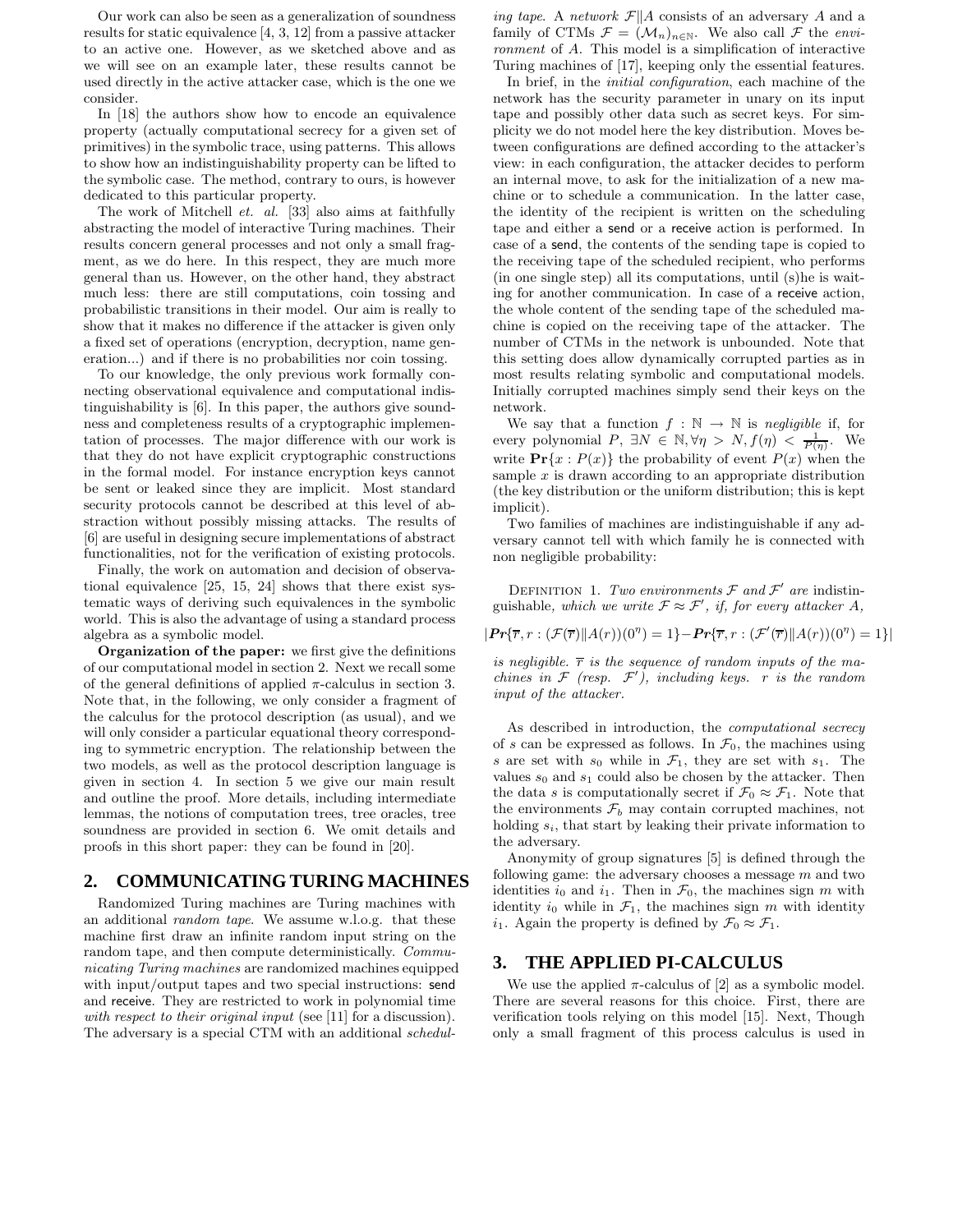the present paper, we plan several extensions in various directions: considering more primitives (and equational theories), enriching the control structure, e.g. with conditionals and sequential composition,... The applied  $\pi$ -calculus is well suited for such extensions.

We recall the definitions in this section. Note that we will only consider a small fragment of the applied- $\pi$ -calculus for the protocol descriptions and only a particular equational theory for our main result.

### **3.1 Syntax**

A signature is a finite set of function symbols with an arity. It represents the security primitives (e.g. encryption, pairing, decryption). Given a signature  $\Sigma$ , an infinite set  $N$  of names and an infinite set  $\mathcal X$  of variables,  $\mathcal{T}(\mathcal{N}, \mathcal{X})$  is the set of terms, the least set containing  $\mathcal{N}, \mathcal{X}$ and closed by application of a symbol in  $\Sigma$ . We assume that  $\Sigma$  contains a binary pairing function  $\langle u, v \rangle$ , the corresponding projections functions  $\pi_1, \pi_2$ , and a length function *l*, which is a morphism from  $T(\mathcal{N}, \mathcal{X})$  to N. We assume infinitely many names of any length. Terms represent messages and names stand for (randomly) generated data.  $\alpha, \beta, \ldots$  are meta-variables that range over names and variables. We confuse the name generation and the local variables using the same  $\nu$  construction, as they obey the same scoping/renaming rules.  $\overline{u}$  stands for a sequence  $u_1, \ldots, u_n$ .  $\sigma = \{x_1 \mapsto s_1, \ldots, x_k \mapsto s_k\}$  is the substitution that replaces the variable  $x_i$  with the term  $s_i$ . The domain of  $\sigma$ , denoted by  $\mathsf{dom}(\sigma)$  is the set  $\{x_1, \ldots, x_k\}.$ 

EXAMPLE 3.1.  $\Sigma_0$  is the signature consisting of the binary pairing  $\langle \cdot, \cdot \rangle$ , the two associated projections  $\pi_1, \pi_2$ , the binary decryption dec and the ternary symbol  $\{\cdot\}$  for symmetric encryption:  ${x}_{k}^{r}$  stands for the encryption of x with the key k and the random r.  $\Sigma_0$  also contains constants with in particular a constant  $0<sup>l</sup>$  of length l for every l.

The syntax of processes and extended processes is displayed in Figure 1. In what follows, we restrict ourselves to processes with public channels.  $P$  is a set of predicate symbols with an arity. A difference with [2] is that we consider conditionals with arbitrary predicates. This leaves some flexibility in modeling various levels of assumptions on the cryptographic primitives. Typical examples are the ability (or not) to check whether a decryption succeeds, or the ability (or not) to check that two ciphertexts are produced using the same encryption key. Other examples are typing predicates, which we may want (or not). In [2] the condition is always an equality. Encoding the predicate semantics with equalities is (only) possible when there is no negative condition: it suffices then to express when a predicate is true. We believe that predicates allow to better reflect the ability of the adversary, with less coding. As we will see in the section 4, the predicates will be interpreted as polynomially computable Boolean functions.

Note that we use unbounded (un-guarded) replication of processes. This does not prevent from getting both soundness and completeness w.r.t. the computational interpretation: we show that if there is a computational attack, then there is a symbolic one (soundness). This symbolic attack does not depend on the security parameter: in this respect, it is a constant size attack. Interpreting back the attack in the computational world, this means that there is an attack whose size is independent of the security parameter.

| $\phi, \psi$ : : =      | conditions            |
|-------------------------|-----------------------|
| $p(s_1,\ldots,s_n)$     | predicate application |
| $\phi \wedge \psi$      | conjunction           |
| $P, Q, R ::=$           | processes             |
| c(x).P                  | input                 |
| $\overline{c}(s)$ . $P$ | output                |
| 0                       | terminated process    |
| $P \parallel Q$         | parallel composition  |
| ١P                      | replication           |
| $(\nu \alpha)P$         | restriction           |
| if $\phi$ then P else Q | conditional           |
| $A, B, C ::=$           | extended processes    |
| $\boldsymbol{P}$        | plain process         |
| A  B                    | parallel composition  |
| $(\nu \alpha) A$        | restriction           |
| $\{x \mapsto s\}$       | active substitution   |

#### Figure 1: Syntax of processes

In the paper, we often confuse "process" an "extended process" (and do not follow the lexicographic convention  $A, B...$ vs  $P.Q, \ldots$ ).

#### **3.2 Operational semantics**

We briefly recall the operational semantics of the applied pi-calculus (see  $[2]$  for details). E is a set of equations on the signature Σ, defining an equivalence relation  $=_E$  on  $\mathcal{T}(\mathcal{N}),$ which is closed under context.  $=$ <sub>E</sub> is meant to capture several representations of the same message. Predicate symbols are interpreted as relations over  $\mathcal{T}(\mathcal{N})/_{\mathcal{E}_E}$ . This yields a structure M.

EXAMPLE 3.2. The equations  $E_0$  corresponding to  $\Sigma_0$  are  $\mathsf{dec}(\{x\}_{y}^{z}, y) = x$   $\pi_1$  (< x, y >) = x  $\pi_2$  (< x, y >  $) = y$ 

They can be oriented, yielding a convergent rewrite system: every term s has a unique normal form s ↓. We may also consider the following predicates:

- M is unary and holds on a (ground) term s iff s  $\downarrow$  does not contain any projection nor decryption symbols.
- EQ is binary and holds on s, t iff  $M(s)$ ,  $M(t)$  and  $s \equiv$ t  $\downarrow$ : this is a strict interpretation of equality.
- P<sub>samekey</sub> is binary and holds on ciphertexts using the same encryption key:  $\mathcal{M} \models \mathsf{P}_{\mathsf{samekey}}(s, t)$  iff  $\exists k, u, v, r, r'.EQ(s, \{u\}_k^r) \wedge EQ(t, \{v\}_k^{r'}).$
- EL is binary and holds on s, t iff  $M(s)$ ,  $M(t)$  and s, t have the same length. we assume that there is a length function, which is defined on terms as a homomorphism from terms to natural numbers.

The structural equivalence is the smallest equivalence relation on processes that is closed under context application and that satisfies the relations of Figure 2.  $fn(P)$  (resp.  $f\nu(P)$  is the set of names (resp. variables) that occur free in P. Bound names are renamed thus avoiding captures.  $P\{x \mapsto s\}$  is the process P in which free occurrences of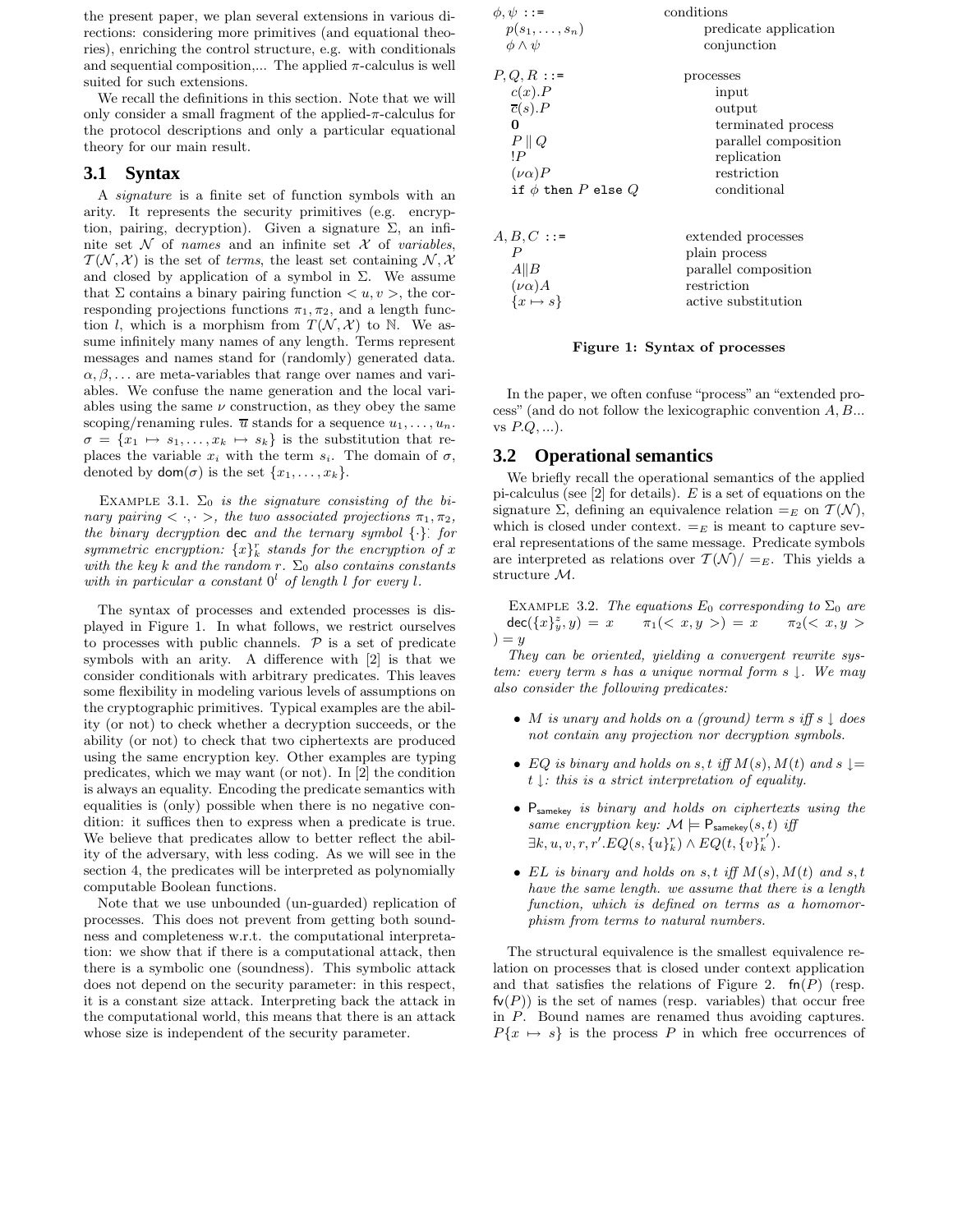$$
A \parallel \mathbf{0} \equiv A
$$
  
\n
$$
A \parallel B \equiv B \parallel A
$$
  
\n
$$
(\mu \alpha)(\nu \beta)A \equiv (\nu \beta)(\nu \alpha)A
$$
  
\n
$$
(\nu \alpha)(A \parallel B) \equiv A \parallel (\nu \alpha)B
$$
 if  $\alpha \notin \text{fn}(A) \cup \text{fv}(A)$   
\n
$$
(\nu x)\{x \mapsto s\} \equiv \mathbf{0}
$$
  
\n
$$
(\nu \alpha)\mathbf{0} \equiv \mathbf{0}
$$
  
\n
$$
P \equiv P \parallel P
$$
  
\n
$$
\{x \mapsto s\} \parallel A \equiv \{x \mapsto s\} \parallel A\{x \mapsto s\}
$$
  
\n
$$
\{x \mapsto s\} \equiv \{x \mapsto t\}
$$
 if  $s =_E t$ 

Figure 2: Structural equivalence

x are replaced by s. An evaluation context is a process  $C = (\nu \overline{\alpha})(\cdot) \parallel P)$  where P is a process. We write  $C[Q]$  for  $(\nu \overline{\alpha})$ (Q || P). A context (resp. a process) C is closed when  $f\nu(C) = \emptyset$  (there might be free names).

Possible evolutions of processes are captured by the relation  $\rightarrow$ , which is the smallest relation, compatible with the process algebra and such that:

\n (Com) 
$$
c(x).P \parallel \overline{c}(s).Q \rightarrow \{x \mapsto s\} \parallel P \parallel Q
$$
   
\n (Cond1) if  $\phi$  then  $P$  else  $Q \rightarrow P$  if  $\mathcal{M} \models \phi$    
\n (Cond2) if  $\phi$  then  $P$  else  $Q \rightarrow Q$  if  $\mathcal{M} \not\models \phi$ \n

<sup>∗</sup>−→ is the smallest transitive relation on processes containing  $\equiv$  and  $\rightarrow$  and closed by application of contexts. We write  $P \stackrel{c(t)}{\longrightarrow} Q$  (resp.  $P \stackrel{\overline{c}(t)}{\longrightarrow} Q$ ) if there exists  $P'$  such that  $P \stackrel{*}{\to} c(x) \cdot P'$  and  $\{x \mapsto t\} || P' \stackrel{*}{\to} Q$  (resp.  $P \stackrel{*}{\to} \overline{c}(t) \cdot P'$ and  $P' \stackrel{*}{\rightarrow} Q$ ).

DEFINITION 2. The observational equivalence relation  $\sim_o$ is the largest symmetric relation  $S$  on closed extended processes such that ASB implies:

- 1. if, for some context  $C$ , term s and process  $A'$ ,  $A \stackrel{*}{\to} C[\overline{c}(s) \cdot A']$  then for some context  $C'$ , term s' and process  $B', B \stackrel{*}{\to} C'[\overline{c}(s') \cdot B'].$
- 2. if  $A \stackrel{*}{\rightarrow} A'$  then, for some B',  $B \stackrel{*}{\rightarrow} B'$  and  $A'SB'$
- 3.  $C[A]$ SC[B] for all closed evaluation contexts C

EXAMPLE 3.3 (GROUP SIGNATURE). Group signature as defined in [5] can be modeled as observational equivalence as follows. Let  $P(x, i)$  be the protocol for signing message x with identity i. Let  $P_1 = c(y) \cdot P(\pi_1(y), \pi_1(\pi_2(y)))$  and  $P_2 = c(y) \cdot P(\pi_1(y), \pi_2(\pi_2(y)))$ . Intuitively, the adversary will send  $\langle m, \langle i_1, i_2 \rangle$  where m is a message to be signed and  $i_1, i_2$  are two identities.  $P_1$  signs m with  $i_1$  while  $P_2$ signs m with i<sub>2</sub>. Then P preserves anonymity if  $P_1 \sim_o P_2$ .

### **3.3 Simple processes**

We do not need the full applied pi-calculus to symbolically represent CTMs. For example, CTMs do not communicate directly: all communications are controlled by the attacker and there is no private channel. Thus we consider the fragment of simple processes built on basic processes. Simple processes capture the usual fragment used for security protocols. A basic process represents a session of a protocol role where a party waits for a message of a certain form and when all equality tests succeed, outputs a message accordingly. Then the party waits for another message and so on. The sets of basic processes  $\mathcal{B}(i,\overline{n},\overline{x})$ , where  $\overline{x}$  is a variable sequence,  $i$  is a name, called *pid*, standing for the process id and  $\overline{n}$  is a name sequence (including for instance fresh and long-term keys), are the least sets of processes such that  $\mathbf{0} \in \mathcal{B}(i, \overline{n}, \overline{x})$  and

- If  $B \in \mathcal{B}(i,\overline{n},\overline{x}), s \in \mathcal{T}(\overline{n},\overline{x}), \phi$  is a conjunction of EQ and M atomic formulas such that  $fn(\phi) \subseteq \overline{n}$  and  $f\nu(\phi) \subseteq \overline{x}, \perp$  is a special error message, then if  $\phi$  then  $\overline{c_{\text{out}}}(s) \cdot B$  else  $\overline{c_{\text{out}}}(\bot) \cdot \mathbf{0} \quad \in \mathcal{B}(i, \overline{n}, \overline{x}).$ Intuitively, if all tests are satisfied, the process sends a message depending on its inputs.
- if  $B \in \mathcal{B}(i, \overline{n}, \overline{x}, x)$  and  $x \notin \overline{x}$ , then

 $c_{\text{in}}(x)$ . if  $EQ(\pi_1(x), i)$  then B else  $\overline{c_{\text{out}}}(\bot) \cdot \mathbf{0}$ 

 $\in \mathcal{B}(i,\overline{n},\overline{x})$ . Intuitively, on input x, the basic process first checks that it is the expected recipient of the message, before processing it.

cout and cin are two special names, representing resp. the send tape and the receive tape.

EXAMPLE 3.4. The Wide Mouth Frog [16] is a simple protocol where a server transmits a session key from an agent A to an agent B.

$$
A \rightarrow S : A, \{N_a, B, K_{ab}\}_{K_{as}}
$$
  

$$
S \rightarrow B : \{N_b, A, K_{ab}\}_{K_{bs}}
$$

A session of role A played by agent a can be modeled by the basic process

$$
A(a,b) = \text{if true then } \overline{\mathsf{c}_{\text{out}}}(\}_{k_{as}}^r>)\cdot 0
$$
  
else  $\overline{\mathsf{c}_{\text{out}}}(\perp) \cdot 0$ 

Similarly a session of role S played for agents a, b and whose id is l, can be modeled by

$$
S(a, b, l) = c_{\text{in}}(x). \text{ if } EQ(\pi_1(x), l) \text{ then}
$$
\n
$$
if \pi_1(\pi_2(x)) = a \land \pi_1(\pi_2(\text{dec}_{k_{as}}(\pi_2(\pi_2(x)))) = b \text{ then}
$$
\n
$$
\overline{c_{\text{out}}}(\{>\}_{k_{bs}}) \cdot 0
$$
\n
$$
else \overline{c_{\text{out}}}(\bot) \cdot 0 \text{ else } \overline{c_{\text{out}}}(\bot) \cdot 0
$$

A simple process combines any number of instances of the protocol roles, hiding names that are meant to be (possibly shared) secrets:

$$
\frac{(\nu \overline{n})\left[(\nu \overline{x_1}, \overline{n_1}B_1 || \sigma_1)\|\cdots\|(\nu \overline{x_k}, \overline{n_k}B_k || \sigma_k)\right]}{!(\nu \overline{y_1}, l_1, \overline{m_1}C_{\text{out}}(l_1)B'_1)\|\cdots\|\left[(\nu \overline{y_n}, l_n, \overline{m_n} \cdot C_{\text{out}}(l_n)B'_n)\right]}
$$

where  $B_j \in \mathcal{B}(i_j, \overline{n} \boxplus \overline{n_j}, \overline{x_j})$ , dom $(\sigma_j) \subseteq \overline{x_j}, B'_j \in \mathcal{B}(l_j, \overline{n} \boxplus \overline{n_j})$  $\overline{m_j}, \overline{y_j}$ ). Note that each basic process  $B'_j$  first publishes its identifier  $l_i$ , so that an attacker can communicate with it. Each process of the form  $!((\nu \overline{y_i}, l_i)\overline{c_{\text{out}}}(l_i).B'_i)$  is a replicated process.

In the definition of simple processes, we assume that for any subterm  $\{t\}_k^v$  occurring in a simple process, v is a name that does not occur in any other term, and belongs to the set of restricted names  $\overline{n}$ . (Still, there may be several occurrences of  $\{t\}_k^v$ , unlike in [4]).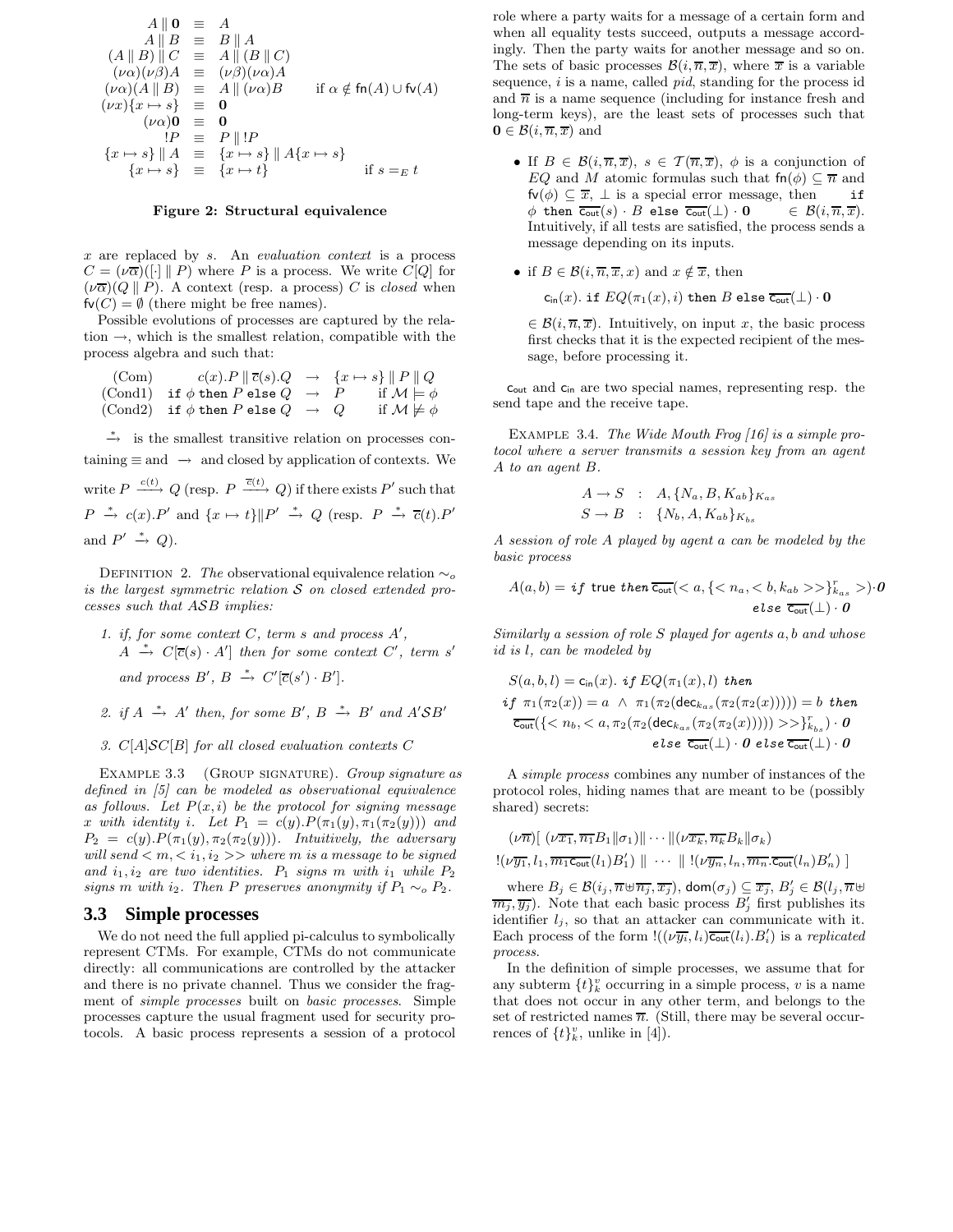Example 3.5. Continuing Example 3.4, a simple process representing unbounded number of sessions in which A plays  $a$  (with b) and s plays  $S$  (with  $a,b$ ) for the Wide Mouth Frog protocol is

$$
\nu(k_{as}, k_{bs}) \quad ( \quad !((\nu k_{ab}, n_a, r, l) \overline{C_{\text{out}}}(l).A(a, b))
$$

$$
|| \quad !((\nu x, n_b, r, l) \overline{C_{\text{out}}(l)}.S(a, b, l)) )
$$

For simplicity, we have only considered sessions with the same agent names a, b.

#### **3.4 Deduction and static equivalence**

As in the applied pi calculus [2], message sequences are recorded in frames  $\phi = \nu \overline{n} \cdot \sigma$ , where  $\overline{n}$  is a finite set of names, and  $\sigma$  is a ground substitution.  $\overline{n}$  stands for fresh names that are a priori unknown to the attacker.

Given a frame  $\phi = \nu \overline{n} \cdot \sigma$  that represents the information available to an attacker, a ground term s is deducible, which we write  $\nu \overline{n} \cdot (\sigma \vdash s)$  if  $\sigma \vdash s$  can be inferred using the following rules:

$$
\frac{\text{if } \exists x \in \text{dom}(\sigma) \quad \sigma \vdash s_1 \quad \dots \quad \phi \vdash s_\ell}{\sigma \vdash s \quad \text{or } s \in \mathcal{N} \setminus \overline{n}} \qquad \frac{\sigma \vdash s_1 \quad \dots \quad \phi \vdash s_\ell}{\sigma \vdash f(s_1, \dots, s_\ell)} \quad f \in \Sigma
$$

Example 3.6. Consider the signature and equational theory of example 3.2. Let  $\phi = \nu n_1, n_2, n_3, r_1, r_2, r_3$ . $\sigma$  with  $\sigma =$  ${x_1 \mapsto \{n_1\}_{k_1}^{r_1}, x_2 \mapsto \{n_2\}_{n_1}^{r_2}, \{n_3\}_{n_2}^{r_3} >}.$  Then  $\nu n_1, n_2, n_3, r_1, r_2, r_3.(\sigma \vdash n_3).$ 

Deduction is not sufficient for expressing the attacker's knowledge. We have also to consider its distinguishing capabilities. Using the predicate symbols, we get the following slight extension of static equivalence:

DEFINITION 3 (STATIC EQUIVALENCE). Let  $\phi$  be a frame, p be a predicate and  $s_1, \ldots, s_k$  be terms. We say that  $\phi \models$  $p(s_1, \ldots, s_k)$  if there exists  $\overline{n}$  such that  $\phi = \nu \overline{n} \cdot \sigma$ ,  $f_n(s_i) \cap \overline{n} = \emptyset$ for any  $1 \leq i \leq k$  and  $\mathcal{M} \models p(s_1, \ldots, s_k)\sigma$ . We say that two frames  $\phi_1 = \nu \overline{n} \cdot \sigma_1$  and  $\phi_2 = \nu \overline{n'} \cdot \sigma_2$  are statically equivalent, and write  $\phi_1 \sim \phi_2$  when  $\text{dom}(\phi_1) = \text{dom}(\phi_2)$ , and

$$
\forall s_1, \ldots, s_k \in T(\mathcal{N}, \mathcal{X}), \forall p \in \mathcal{P}.
$$
  

$$
\phi_1 \models p(s_1, \ldots, s_k) \Leftrightarrow \phi_2 \models p(s_1, \ldots, s_k).
$$

Example 3.7. Consider (again for the theory of Example 3.2) the two frames  $\phi_1 = \nu n_1, r_1, r_2. \{x \mapsto {\mathbb R}^r n_1 \}_{n_1}^{r_2}$  and  $\phi_2 = \nu n_2, r_3. \{x \mapsto \{s\}_{n_2}^{r_3}\}.$  If s has the same length as  ${k}_{n_1}^{r_1}$ , then the two frames are statically equivalent

# **4. COMPUTATIONAL INTERPRETATION**

Given a security parameter  $\eta$  and a mapping  $\tau$  from names to actual bitstrings of the appropriate length, which depends on  $\eta$ , the computational interpretation  $\llbracket s \rrbracket_{\eta}^{\tau}$  of a term s is defined as a  $F$ -homomorphism: for each function symbol f there is a polynomially computable function  $\llbracket f \rrbracket$  and  $[[f(t_1,\ldots,t_n)]\]^\tau_\eta \stackrel{\text{def}}{=} [[f]]([\![t_1]\!]^\tau_\eta,\ldots,[\![t_n]\!]^\tau_\eta).$ 

In addition, for names,  $\llbracket n \rrbracket_{\eta}^{\tau} \stackrel{\text{def}}{=} \tau(n)$ . Such an interpretation must be compatible with the equational theory:  $\forall s, t, \eta, \tau$ .  $s =_E t \Rightarrow [s]_{\eta}^{\tau} = [t]_{\eta}^{\tau}$ .

Similarly, each predicate symbol  $p$  gets a computational interpretation  $[p]$  as a PPT that outputs a Boolean value. This is extended to conditions, using the standard interpretation of logical connectives. Given an interpretation M of the predicates symbols in the symbolic model we assume that  $[p]$  is an *implementation* of this interpretation  $p \subseteq (T(\mathcal{N}))^n$ , that is

 $\mathbf{Pr}\{(x_1,\ldots,x_n) \stackrel{R}{\leftarrow} [\![t_1,\ldots,t_n]\!]_\eta : [\![p]\!](x_1,\ldots,x_n) = 1 - b\}$ is negligible for any  $t_1, \ldots, t_n$ , where  $b = 1$  if  $\mathcal{M} \models p(t_1, \ldots, t_n)$ and 0 otherwise.

EXAMPLE 4.1. Consider the predicate symbols of Example 3.2. Assume that the decryption and projection functions return an error message  $\perp$  when they fail. Then here are possible interpretations of some predicates:

- $[M]$  is the set of bitstrings, which are distinct from  $\mathcal{L}$ .  $\llbracket M \rrbracket$  implements M if the encryption scheme is confusion-free (a consequence of INT-CTXT [31]).
- $\llbracket EQ \rrbracket$  is the set of pairs of identical bitstrings, which are distinct from  $\bot$ . It is an implementation of EQ as soon as  $[M]$  implements  $M$ .

Given a random tape  $\tau$  and a security parameter  $\eta$ , a simple process  $P$  is implemented as expected. In particular, we assume that shared names are distributed to the expected machines in an initialization phase and random number are computed according to the random tape. The implementation of P is denoted by  $[ P ]_{\eta}^{\tau}$ .

# **5. MAIN RESULT**

### **5.1 Assumptions and result**

#### *Encryption scheme.*

We assume that it is IND-CPA (more precisely "type 3" secure of [4]) and INT-CTXT, as defined in [13]. Moreover, we assume that each time the adversary needs a new key, it requests it to the protocol (e.g. using a corrupted party). The parties are supposed to check that the keys they are using have been properly generated.

#### *Key hierarchy.*

A term  $u$  which occurs at least once in  $t$  at another position than a key or a random number (third argument in encryption) is called a *plaintext subterm* of  $t$ . E.g.  $k_1$  and  $k_3$ occur in plaintext in  $\langle k_1, \{\{k_3\}_{k_2}^{r_2}\}_{k_1}^{r_1} \rangle$  but not  $k_2$ . We say that k encrypts  $k'$  in a set of terms  $S$  if  $S$  contains a subterm  ${u}_{k}^{r}$  such that  $k'$  is a plaintext subterm of u. We assume a key hierarchy, i.e. an ordering on private keys such that, for any execution of the protocol no key encrypts a greater key. If there is a key hierarchy, no key cycle can be created. Note that, when comparing two processes, the two key hierarchies do not need to be identical.

#### *Parsing.*

To ease parsing operations, we assume that the pairing, key generation and encryption functions add a typing tag (which can be changed by the attacker), which includes which key is used in case of encryption. This can be easily achieved by assuming that a symmetric key  $k$  consists of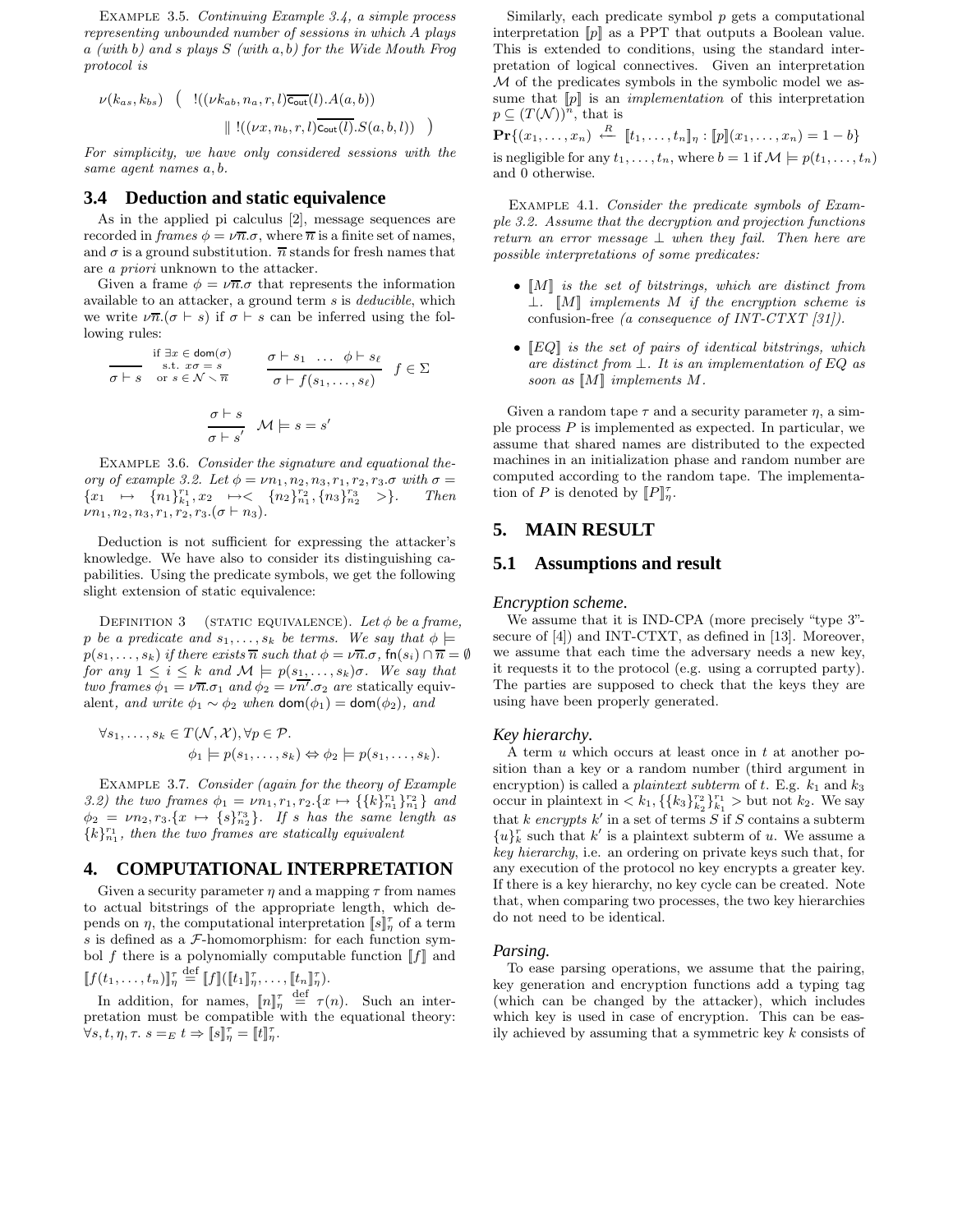two parts  $(k_1, k_2)$ ,  $k_1$  being generated by some standard key generation algorithm and  $k_2$  selected at random. Then one encrypts with  $k_1$  and tags the ciphertext with  $k_2$ .

We are now ready to state our main theorem: observational equivalence implies indistinguishability.

THEOREM 4. Let  $P_1$  and  $P_2$  be two simple processes such that each  $P_i$  admits a key hierarchy. Assume that the encryption scheme is joint IND-CPA and INT-CTXT. Then  $P_1 \sim_o P_2$  implies that  $[P_1] \approx [P_2]$ .

For example, anonymity of group signature as defined in section 2 is soundly abstracted by the property defined in Example 3.3. Computational secrecy as defined in section 2 can be soundly abstracted by strong secrecy: a secret  $x$  is strongly secret in P if  $P(s) \sim_o P(s')$  for any term s, s'.

### **5.2 Overview of the proof**

The rest of the paper is devoted to the proof sketch of Theorem 4.

#### *A first approach.*

Let us first show why the naive ideas do not work. Assume we have proved that any computational trace is an interpretation (for some sample input) of a symbolic trace. Assume moreover that we have a soundness result showing that, if  $s_1, \ldots, s_n$  and  $u_1, \ldots, u_n$  are two equivalent sequences of terms, then the distributions  $[s_1, \ldots, s_n]$  and  $[u_1, \ldots, u_n]$ are indistinguishable. Assume finally that the traces of  $P_1$ and the traces of  $P_2$  can be pairwise associated in statically equivalent traces (as a consequence of observational equivalence).

One could think that it is possible to conclude, pretending that  $[P_2] \approx [P_1]$  since  $[t_1] \approx [t_2]$  for each trace  $t_1$  of  $P_1$  and the corresponding trace  $t_2$  of  $P_2$ . This is however incorrect. Indeed, an attacker can choose his requests (hence the trace) depending on the sample input. In the equivalence  $[[t_1]] \approx$  $[t_2]$ , we use an average on the samples, while the choice of  $t_1$  (and  $t_2$ ), may depend on this sample: there is a circular dependency.

To be more concrete, here is a toy example. Assume that an attacker, given a random input  $\tau$ , first gets  $\llbracket s \rrbracket^{\tau}$  (in both experiments) and then, schedules his requests depending on the *i*th bit of  $[s]^{\tau}$ : at the *i*th step, he will get  $t_i^{\tilde{j}}$  (resp.  $u_i^j$ in the second experiment), where j is the ith bit of  $[s]^{\tau}$ . Assume that, for any sequence of bits  $j_1, \ldots, j_n$ ,

$$
\llbracket s, t_1^{j_1}, \dots, t_n^{j_n} \rrbracket \approx \llbracket s, u_1^{j_1}, \dots, u_n^{j_n} \rrbracket
$$

but that, for the particular sample  $\tau$  such that  $[s]^{\tau} = j_1 \cdots j_n$ , the attacker outputs 1 on input  $[s, t_1^{j_1}, \ldots, t_n^{j_n}]^{\tau}$  and outputs 0 on input  $\llbracket s, u_1^{j_1}, \ldots, u_n^{j_n} \rrbracket^{\tau}$ . This may happen as the distributions could be indistinguishable while distinguished on one particular sample value. Note that, in the distribution equivalence, we draw again a sample, while the choice of  $j_1, ..., j_n$  depended precisely of that sample. Then the attacker always outputs 1 in the first experiment since he precisely chose from  $\tau$  the sequence  $j_1, \ldots, j_n$ . Similarly, he always outputs 0 in the second experiment: he gets a significant advantage, distinguishing the two processes.

The example shows that we cannot simply use the soundness of static equivalence on traces. The idea is to consider trees labeled with terms, instead of sequences of terms. Then we do not commit first to a particular trace (as choosing  $j_1, ..., j_n$  above). Considering such trees requires an extension of the results of Abadi and Rogaway, which are proved for sequences of terms.

#### *Proof sketch.*

We associate a tree  $T_P$  with each process  $P$ , which we call process computation tree and define symbolic and computational equivalences (denoted respectively ∼ and ≈) on process computation trees (see the definitions in the section 6). Such trees record the possible behaviors of the symbolic process, depending on the input they get from the environment:  $T_P$  is a labeled transition system, whose initial state is  $P$ . We use process computation trees as an intermediate step and show the following implications:

$$
P \sim_o Q \Rightarrow T_P \sim T_Q \Rightarrow T_P \approx T_Q \Rightarrow [P] \approx [Q]
$$

- $P \sim_o Q \Rightarrow T_P \sim T_Q$ : (Lemma 7) It holds for any term algebra, relying however on the particular fragment of process algebra (simple processes). This is similar to the classical characterization of observational equivalence as labeled bisimilarity.
- $T_P \sim T_Q \Rightarrow T_P \approx T_Q$ : (Lemma 11) It uses the (tree) soundness in the ground case. This is a new concept, which generalizes the soundness of static equivalence from sequences to trees. It is necessary for the preservation of trace equivalences.

As a (very simple) example, consider the trees  $T_P$  and  $T_Q$ whose edges are labeled with any possible pair of symbolic messages. The path labeled  $\langle u_1, v_1 \rangle, \ldots, \langle u_n, v_n \rangle$ yields a node labeled with  ${u_1}_{k}^{r_1}, \ldots, {u_n}_{k}^{r_n}$  in  $T_P$  and yields a node labeled with  $\{v_1\}_{k}^{r_1}, \ldots, \{v_n\}_{k}^{r_n}$ . This corresponds to a Left-Right oracle of an IND-CPA game. The tree soundness states in this case that the two trees are indistinguishable: even if the attacker adaptatively chooses his requests (i.e. a path in the tree), he cannot make a difference between the two experiments. IND-CCA2 could be also expressed in this way. Here we consider more general experiments, specified by the two processes  $P, Q$ .

 $T_P \approx T_Q \Rightarrow [P] \approx [Q]$  (Lemma 13) It uses trace lifting: we need to prove that a computational trace is, with an overwhelming probability, an instance of a symbolic trace.

For instance in the above IND-CPA game, we cheated a little bit since the requests of the attacker were instances of symbolic requests, while in a true IND-CPA game they can be arbitrary bitstrings. This last step shows that it is actually not cheating: it does not make a significant difference (actually it does not make any difference at all in an IND-CPA game).

The two last implications are proved here in the context of pairing and symmetric encryption only. However, we believe that the use of computation trees and the way we get rid of encryption, can be extended to other primitives.

### **6. COMPUTATION TREES**

We first define a general notion of trees that could serve to design oracles: the main purpose is to lift static equivalence (of frames) to trees, i.e. in an adaptative setting. Trees defined by the protocols (processes) are special cases, as we will see next. But we use the general definition in further transformations of the oracles.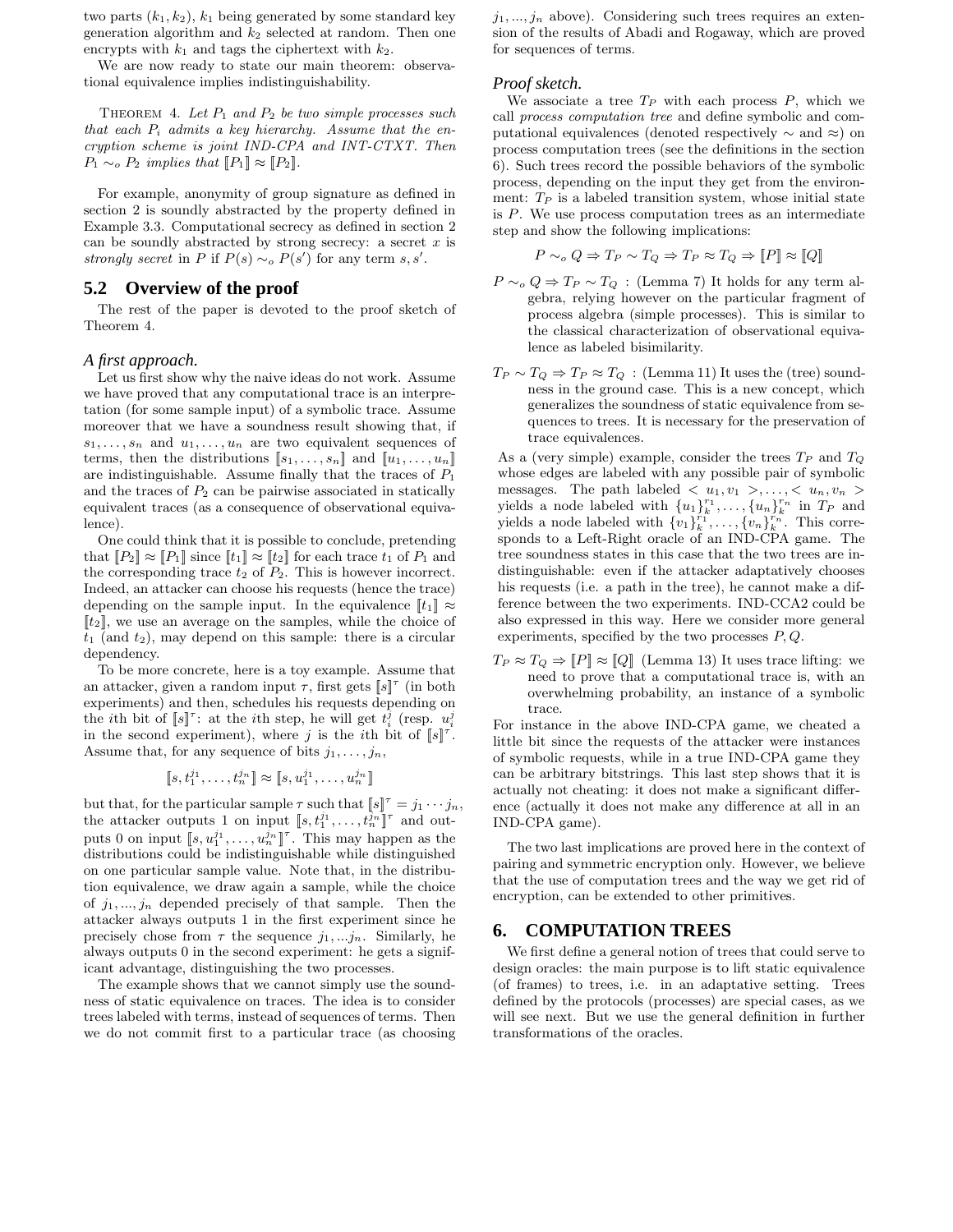# **6.1 General Computation Trees**

Let  $S = T(\mathcal{N})$  be a set of labels, typically a pair  $\langle i, u \rangle$ of a pid and a term for a request  $u$  to the process  $i$ , or a request to start a new process. For  $i = 1, 2$ , let  $\phi_i = \nu \overline{n} \sigma_i$  be two frames. We write  $t \in \phi_1$  if  $t = x\sigma_1$  for some  $x \in \text{dom}(\sigma_1)$ and  $\phi_1 \subseteq \phi_2$  if  $x\sigma_1 = x\sigma_2$  for all  $x \in \text{dom}(\sigma_1)$ .

DEFINITION 5. A computation tree  $T$  is a mapping from a prefix closed subset of  $S^*$  (Pos(T), the positions of T) to pairs  $(P, \phi)$  where P is a simple process and  $\phi$  is a ground frame over  $T(N)$ . If  $p \in Pos(T)$  and  $T(p) = (P, \phi)$ , we write  $\phi(T, p)$  the frame  $\phi$ . Moreover T must satisfy the following conditions:

- for every positions p, q, if  $p > q$ , then  $\phi(T, q) \subseteq \phi(T, p)$
- for every position  $p \cdot t$ ,  $t \in \phi(T, p \cdot t)$
- for every positions  $p \cdot t$ ,  $p \cdot u$ , if  $t =_E u$ , then  $t = u$ . This ensures that there is no two branches labeled with the same (equivalent) message.

Such trees will be used in the next section to represent all possible behaviors of the processes, in a structured way. Since we have unbounded replication, the trees need not to be bounded in depth: there may be infinite paths. They may also be infinitely branching, as, at any time, the possible attacker's actions are unbounded

In this definition, positions need not to be closed lexicographically. The definition of static equivalence  $\sim$  is extended to computation trees.  $T|_p$  is the sub-tree of T at position p.

DEFINITION 6.  $~\sim~$  is the largest equivalence relation on computation trees such that if  $T_1 \sim T_2$ , then  $\phi(T_1, \epsilon) \sim$  $\phi(T_2, \epsilon)$  and there is an one-to-one mapping  $\beta$  from  $T(\mathcal{N})$ to itself such that, for any length 1 position t of  $T_1$ ,  $T_1|_t \sim$  $T_2|_{\beta(t)}$ .

Typically, requests sent by the adversary need not to be identical, but must be equivalent. Then  $\beta$  is a mapping, which depends on  $T_1, T_2$ , which associates the messages in the labels of  $T_1$  with equivalent messages labeling  $T_2$ .

#### **6.2 Process computation trees**

We organize all possible symbolic executions of a simple process P in a tree  $T_P$ . Each node of  $T_P$  is labeled by  $(Q, \phi)$ where  $Q$  is the current state of the process and  $\phi$  represents the sequence of messages sent over the network by  $P$  so far.

Let  $\mathcal{P} \equiv \nu \overline{n}, \nu \overline{x}$ .  $Q_1 || \sigma_1 || \cdots || Q_N || \sigma_N || S$  be a simple process where  $S = S_1 || \cdots || S_k$  is the composition of a finite number of replicated processes  $S_i$  and every  $Q_i \in \mathcal{B}(l_i, \overline{n_i}, \overline{x_i})$ is either 0 or a basic process  $c_{\text{in}}(x_i)$ .  $P_i$  and  $\sigma_i$  is a ground substitution whose domain contains only free variables of  $P_i$ . Note that  $l_i$  is the pid of  $Q_i$ . The process computation tree  $T_P$  is defined as follows. The labeling and positions are defined by induction on the position length:  $T_{\mathcal{P}}(\epsilon) = (\mathcal{P}, \text{id})$ where id denotes the empty frame, and, for any  $p \in \text{Pos}(T_{\mathcal{P}})$ , let

$$
T_{\mathcal{P}}(p) = (\nu \overline{n} \nu \overline{x} \cdot Q_1^p || \sigma_1^p || \cdots || Q_N^p || \sigma_N^p || S , \nu \overline{n} \sigma)
$$

where each  $Q_j^p$  is either **0** or  $\mathsf{c}_{\mathsf{in}}(x_j^p) P_j^p$ . Then  $q = p \cdot \alpha \in$ Pos $(T_P)$  if  $\alpha = \langle l_i, u \rangle, Q_i^p \not\equiv 0, \nu \overline{n} \sigma \vdash \alpha$  and

$$
Q_i^p \ \xrightarrow{\mathsf{c}_{\mathsf{in}}(\alpha)} \ \xrightarrow{\overline{\mathsf{c}_{\mathsf{out}}(\alpha_1)\cdots\overline{\mathsf{c}_{\mathsf{out}}}(\alpha_m)}} \ Q_i^q\|\sigma_i^p\|\{x_i^p\mapsto \alpha\}
$$

in which case

$$
T_{\mathcal{P}}(p \cdot \alpha) = (\nu \overline{n} \nu \overline{x}. Q_1^q || \sigma_1^q || \cdots || Q_N^q || \sigma_N^q, \nu \overline{n}.\sigma \cup \{x_\alpha \mapsto \alpha\} \cup \bigcup_{i=1}^m \{x_{\alpha_i} \mapsto \alpha_i\}\big)
$$

where, for every  $j \neq i$ ,  $Q_j^q = Q_j^p$ ,  $\sigma_j^q = \sigma_j^p$ ,  $Q_i^q$  is either **0** or  $c_{\text{in}}(x_i^q) \cdot P(x_i^q)$  and  $\sigma_i^q = \sigma_i^p \circ \{x_i^p \mapsto \alpha\}$ . This corresponds to the case where an attacker sends a message to an active process  $Q$  of pid  $l_i$ . The attacker may also ask for the initialization of a process.  $S = S_1 || \cdots || S_k$  and there is a fixed ordering on the  $S_j$  (which correspond to the roles of the protocol). Then  $q = p \cdot new_j \in Pos(T_{\mathcal{P}})$ , where new<sub>j</sub> is a special constant  $(1 \leq j \leq k)$ . Let  $S_j = !(\nu \overline{y} \nu l \overline{c_{\text{out}}}(l).B)$ . Then

$$
T_{\mathcal{P}}(p \cdot \text{new}_j) = (\nu \overline{n} \nu \overline{x} \nu \overline{y}. \ Q_1^p || \sigma_1^p || \cdots || Q_N^p || \sigma_N^p || B || S ,
$$
  

$$
\nu \overline{n} \sigma \cup \{z \mapsto l\})
$$

where  $z$  is a fresh variable and assuming by renaming that the names of  $\overline{y}$  do not appear free in  $Q_1^p \|\sigma_1^p \|\cdots \| Q_N^p \|\sigma_N^p$ . Note that by construction,  $B \in \mathcal{B}(l, \overline{n_l}, \overline{x_l})$  thus l is the identifier of  $B$ .  $l$  is first published such that the intruder can use it to schedule B.

A process computation tree is a computation tree. Observational equivalence yields equivalence between the corresponding process computation trees:

LEMMA 7. Let  $P$  and  $Q$  be two simple processes. If  $P \sim_o Q$  then  $T_P \sim T_Q$ .

This does not follow directly from [2] (see the proof in [20]).

#### **6.3 Scheduled computation trees**

When all behaviors of a concrete attacker are instances of behaviors of a symbolic attacker, the concrete attacker can be seen as a machine which schedules the behavior of the symbolic attacker. That is what we try to capture here.

We assume that, given a security parameter  $\eta$  and a mapping  $\tau$  from names to actual bitstrings, there is a *parsing* function  $\kappa_{\eta}^{\tau}$  that maps bitstring to their symbolic representation. This parsing function is assumed to be total, using possibly constants or new names of the appropriate length.

For any symbolic computation tree T, and random tape  $\tau$ , we let  $\mathcal{O}_{T,\tau}$  be an oracle, whose replies depend on the tree T and the sample  $\tau$ . When T is a process computation tree, the oracle can be simply understood as simulating the network and answering to attacker's messages. This is convenient for an intuitive understanding of  $\mathcal{O}_{T,\tau}$ , but we will transform the tree T later on. That is why we need a general definition.

Intuitively, the tree specifies how the oracle can be adaptively queried and what are its answers. This is formalized as follows.

When queried with  $m_n$ , after being queried successively with  $m_1, \ldots, m_{n-1}$ ,

- the oracle first computes  $\kappa_{\eta}^{\tau}(m_n)$ . Let  $r_j = \kappa_{\eta}^{\tau}(m_j)$  for  $1 \leq j \leq n$ .
- the oracle returns 0 if  $r_1 \cdots r_n$  is not a position of T
- otherwise, let  $\phi_1 = \nu \overline{n_1} \sigma_1 = \phi(T, r_1 \cdots r_{n-1}), \phi_2 =$  $\nu \overline{n_2} \sigma_2 = \phi(T, r_1 \cdots r_n)$  be the labels of the two successive nodes of T. For any name k that occurs in  $\sigma_2$ and not in  $\sigma_1$ , the oracle draws a random number  $\tau(k)$ using its random tape  $\tau$ . If  $k \notin \overline{n_2}$  then the oracle returns  $\tau(k)$  (the value is public in that case).

Next, the oracle returns  $\llbracket x \sigma_2 \rrbracket^{\tau}$  for all  $x \in \text{dom}(\sigma_2) \setminus \mathcal{C}$  $\mathsf{dom}(\sigma_1)$ . Intuitively, the oracle replies by sending back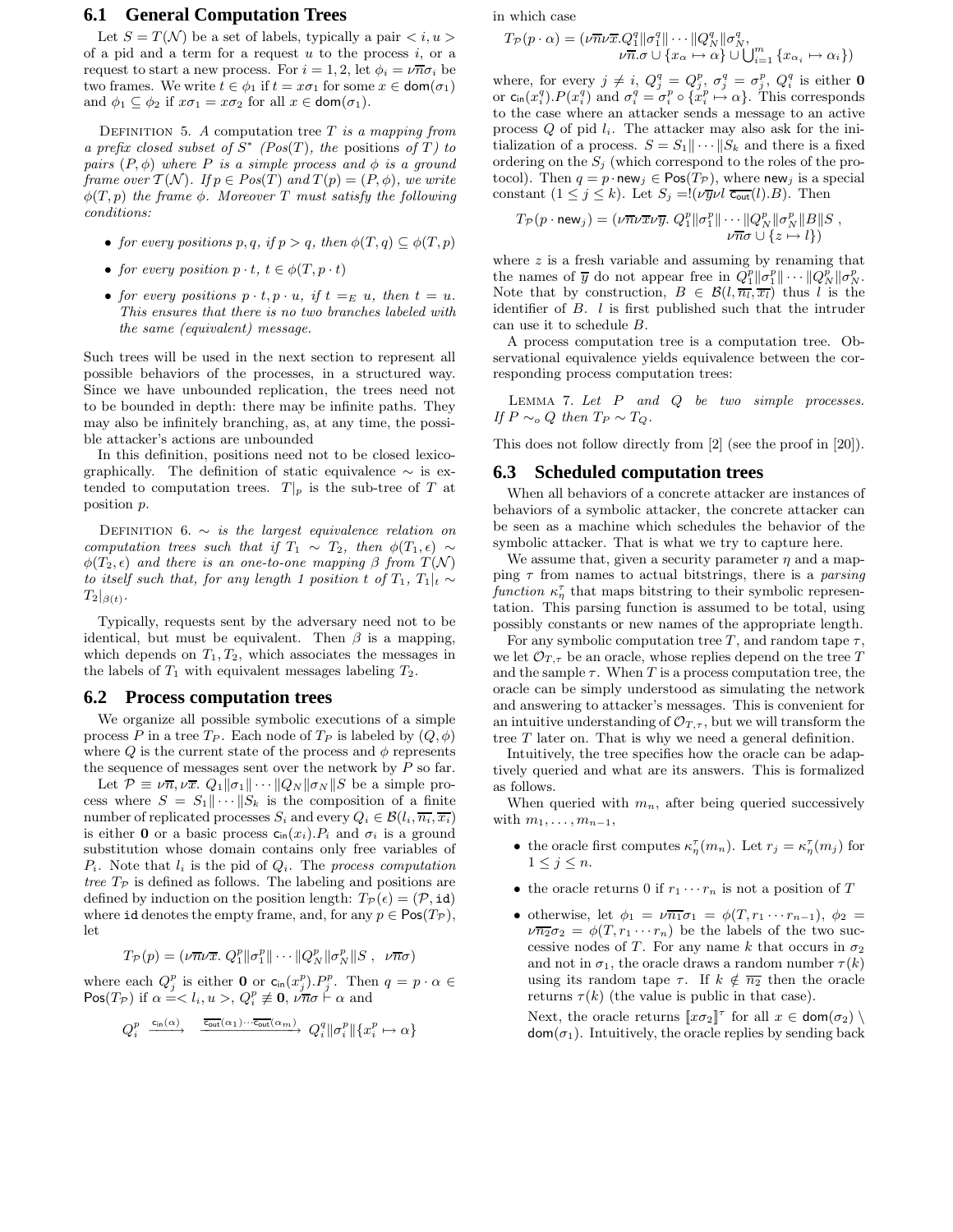the (interpretation of the) terms labeling the target node of the tree that have not been already given.

In the last case, the oracle answer corresponds, in case T is a process computation tree, to the messages sent by the process answering the attacker's message.

DEFINITION 8. Given two symbolic computation trees  $T_1, T_2$ , the two trees are computationally indistinguishable, which we write  $T_1 \approx T_2$  if, for any PPT A,  $|\mathbf{Pr}(\tau : A^{\mathcal{O}_{T_1,\tau}}(0^n))|$  $1\} - Pr\{\tau : A^{\mathcal{O}_{T_2, \tau}}(0^{\eta}) = 1\}$  is negligible.

# **7. MAIN STEPS OF THE PROOF**

From now on, we fix the signature  $\Sigma_0$ , the equations  $E_0$ and the predicate set  $\mathcal{P}_0$ , defined in Example 3.2 and in the following examples of Section 3.2.

### **7.1 Getting rid of encryption**

The function  $\Psi_k$  on trees replaces terms under encryption by constants  $0<sup>l</sup>$  of the same length and is used later for stepwise simplifications:

$$
\Psi_k(n) = n \quad \text{if } n \text{ is a name or a constant}
$$
\n
$$
\Psi_k(\langle t_1, t_2 \rangle) = \langle \Psi_k(t_1), \Psi_k(t_2) \rangle
$$
\n
$$
\Psi_k(\{t\}_k^r) = \{0^{l(t)}\}_k^r
$$
\n
$$
\Psi_k(\{t\}_{k'}^r) = \{\Psi_k(t)\}_{k'}^r \quad \text{if } k \neq k'
$$

Then  $\Psi_k$  is extended to computation trees by applying  $\Psi_k$  on the requests and frames. Intuitively, the underlying process remains the same but the adversary is given a view of the execution where any encryption by  $k$  has been replaced by an encryption of zeros by  $k$ . If  $k$  is not deducible, then an intruder is unable to make a difference:

LEMMA 9. For any computation tree  $T$  and for any name k such that k is not deducible from any frame labeling a node of T, then  $T \sim \Psi_k(T)$ .

The lemma is proved by choosing  $\Psi_k$  for the one-to-one function  $\beta$ .

Now, once every encryption has been replaced by encryption of zeros then static equivalence coincides with equality up-to name renaming:

LEMMA 10. Let  $\phi_1$  and  $\phi_2$  be two frames such that for any subterm of  $\phi_1$  or  $\phi_2$  of the form  $\{u\}_k^r$ , we have  $u=0^l$ for some  $l \in \mathbb{N}$ . If  $P_{\text{samekey}}$  is in the set of predicates, then  $\phi_1 \sim \phi_2$  iff  $\phi_1$  and  $\phi_2$  are equal up-to name renaming.

#### **7.2 Soundness of static equivalence on trees**

Static equivalence on process trees can be transferred at a computational level.

LEMMA 11. Let  $P_1$  and  $P_2$  be two simple processes such that each  $P_i$  admits a key hierarchy. Let  $T_{P_i}$  be the process computation tree associated to  $P_i$ . If  $T_{P_1} \sim T_{P_2}$  then  $T_{P_1} \approx$  $T_{P_2}$  or the encryption scheme is not joint IND-CPA and INT-CTXT.

This key lemma is proved by applying the functions  $\Psi_k$ following the key ordering, to the trees  $T_{P_i}$ . We preserve equivalence on trees thanks to Lemma 9. If we find a key  $k$ such that  $\Psi_k(T_{P_i}) \not\approx T_{P_i}$ , then we can construct an attacker who breaks IND-CPA. Otherwise we are left to trees labeled with frames whose only subterms of the form  $\{u\}^r_k$  are such that  $u = 0<sup>l</sup>$  for some l. In this case, we show that equivalence of such frames coincides with equality using Lemma 10.

# **7.3 Relating concrete and symbolic traces**

We need here to show that concrete traces are, with overwhelming probability, interpretations of symbolic ones. We first define formally what it means.

Given  $\mathcal{P}, \eta, \tau, A$ , the behavior of the network  $A \parallel \llbracket \mathcal{P} \rrbracket^{\tau}$  is deterministic.

Its computation can be represented as  $m_1 \cdots m_n$ , the sequence of messages sent by the adversary.

If T is a process computation tree and  $p \in Pos(T)$ , p fully abstracts the computation sequence  $m_1 \cdots m_n$  if  $p =$  $u_1 \cdots u_n$  and, for every  $j \leq n$ ,  $[u_j]^{\tau} = m_j$ . In other words, p fully abstracts a computation sequence if it defines a symbolic trace whose interpretation is that computation sequence.

Lemma 12. Assume that the encryption scheme is INT- $CTXT$  and IND-CPA. Let  $P$  be a simple process that admits a key ordering and  $T_P$  be its process computation tree. Let A be a concrete attacker. The probability over all samples  $\tau$ , that any computational sequence of  $A\Vert \llbracket \mathcal{P} \rrbracket^{\tau}$  is fully abstracted by some path p in  $T_P$ , is overwhelming.

To prove this lemma, we first simplify the trees by applying the functions  $\Psi_k$  thanks to Lemmas 11 and 9. Then, we investigate in which cases the adversary may produce traces that cannot be lifted and, in each situation, we break either INT-CTXT or IND-CPA.

In the last lemma, we simply apply the previous result. Since traces can be lifted, an attacker on the concrete processes is actually a scheduler of the computation trees, hence distinguishing the concrete processes amounts to distinguish the corresponding computation trees.

LEMMA 13. Let  $P_1$  and  $P_2$  be two simple processes admitting a key hierarchy. Let  $T_{P_i}$  be the process computation tree associated to  $P_i$ . If the encryption scheme is joint IND-CPA and INT-CTXT, then  $T_{P_1} \approx T_{P_2}$  implies that  $[P_1] \approx [P_2]$ .

Theorem 4 is now a straightforward consequence of Lemma 7, 11 and 13.

# **8. EXTENSIONS**

Following our proof scheme, we believe that our results can be extended to other security primitives, e.g. public-key encryption or signatures. We also wish to extend the simple process, for instance addind conditionals and sequential composition.

There are harder extensions. For instance, can we drop the requirement that private keys are not dynamically disclosed? As explained in [8], there is a commitment problem if we rely on a simulator. We could also extend our results to a wider class of equational theories by extending in particular Lemma 11.

### **Acknowledgements**

We thank Michael Backes, Steve Kremer, Dominique Unruh and Bogdan Warinschi for their comments on this paper, as well as the anonymous referees.

## **9. REFERENCES**

[1] M. Abadi, M. Baudet, and B. Warinschi. Guessing attacks and the computational soundness of static